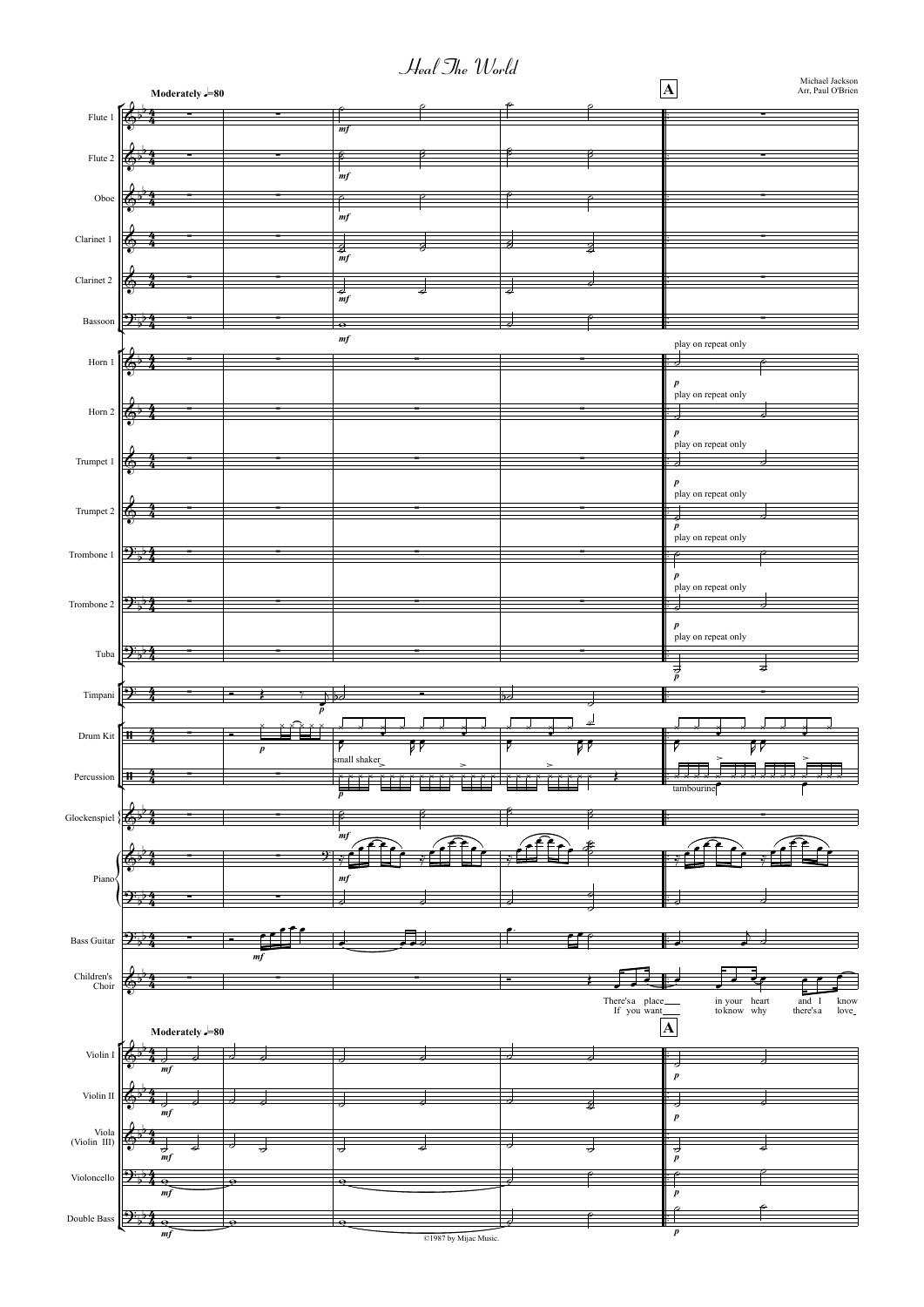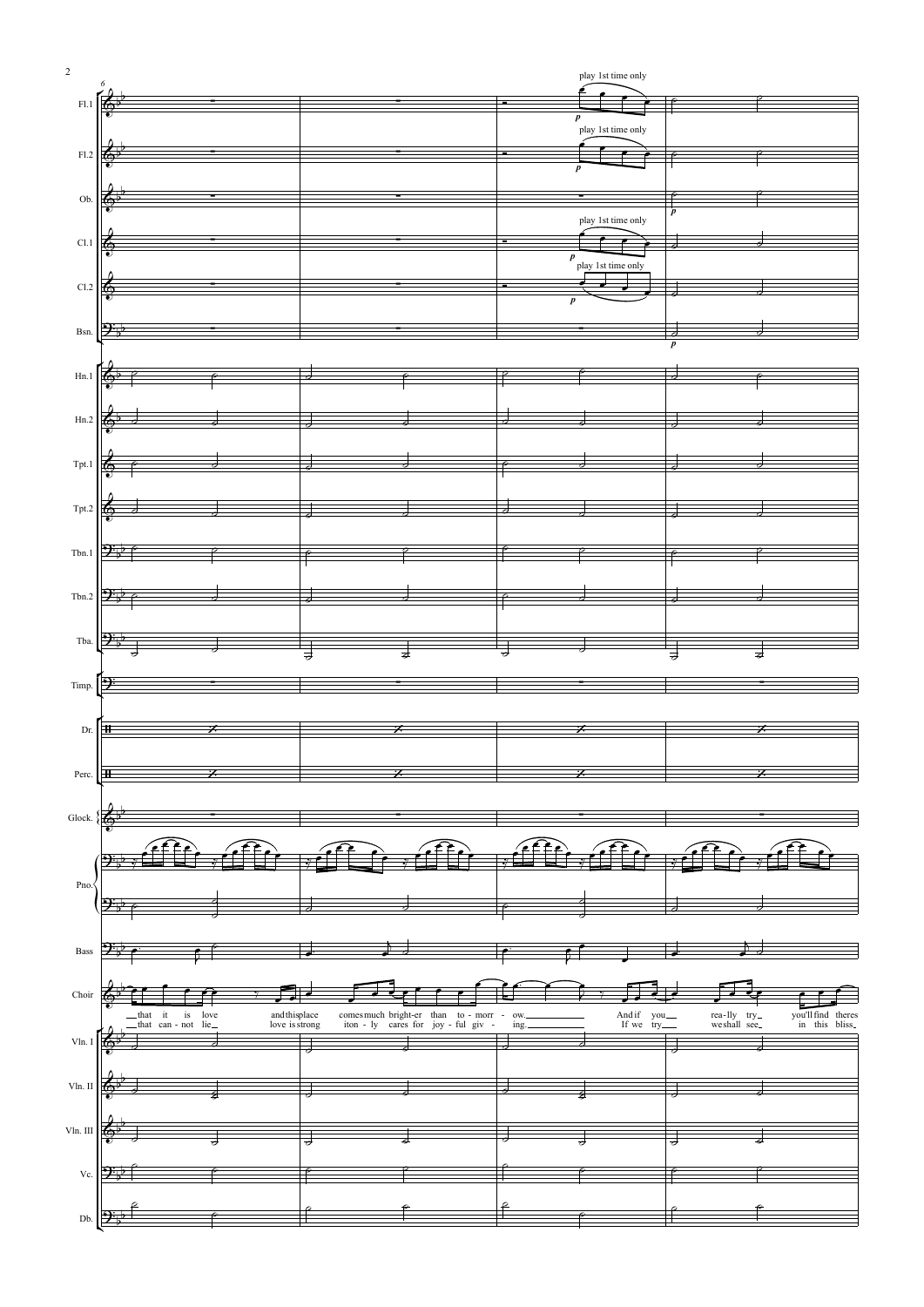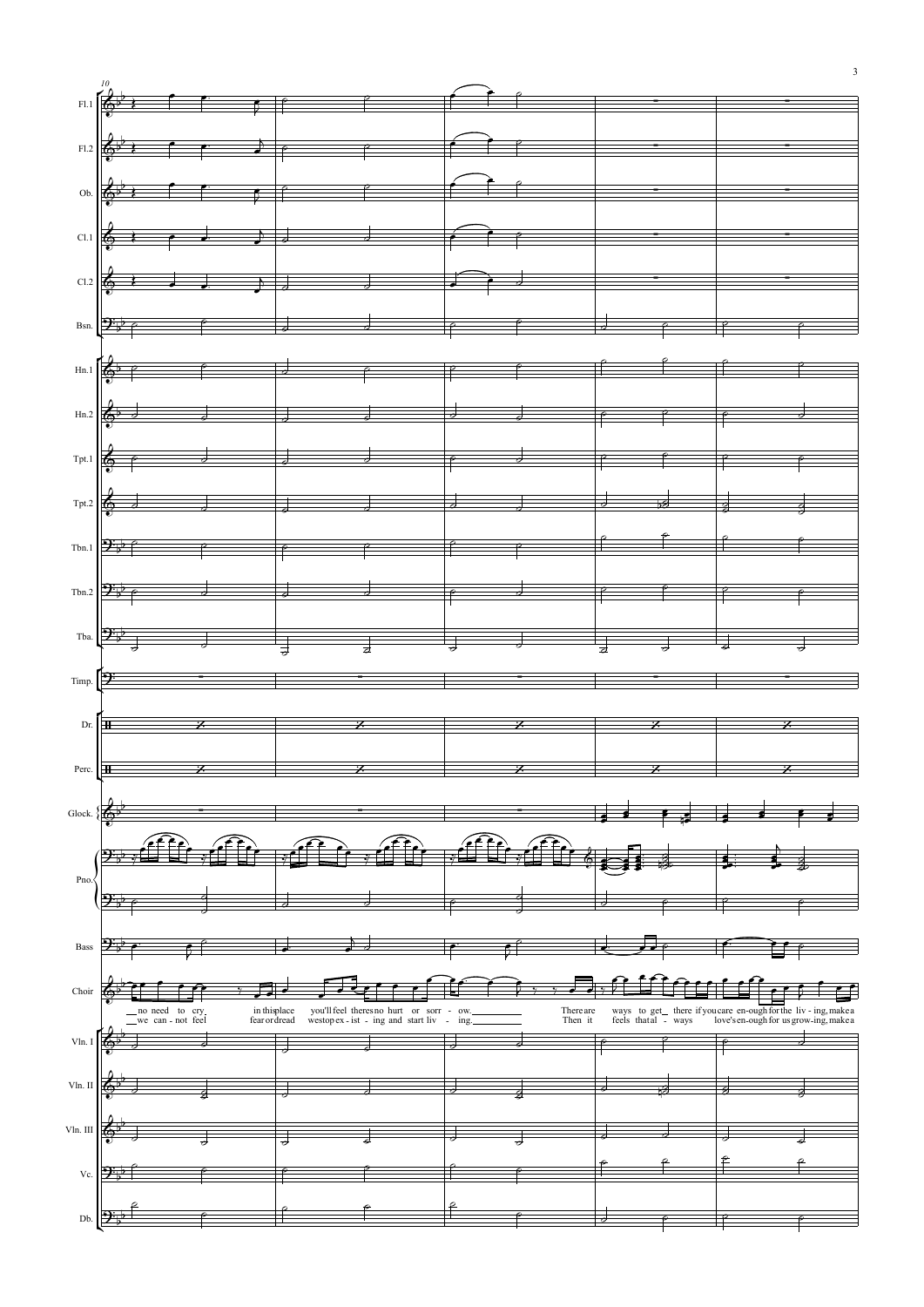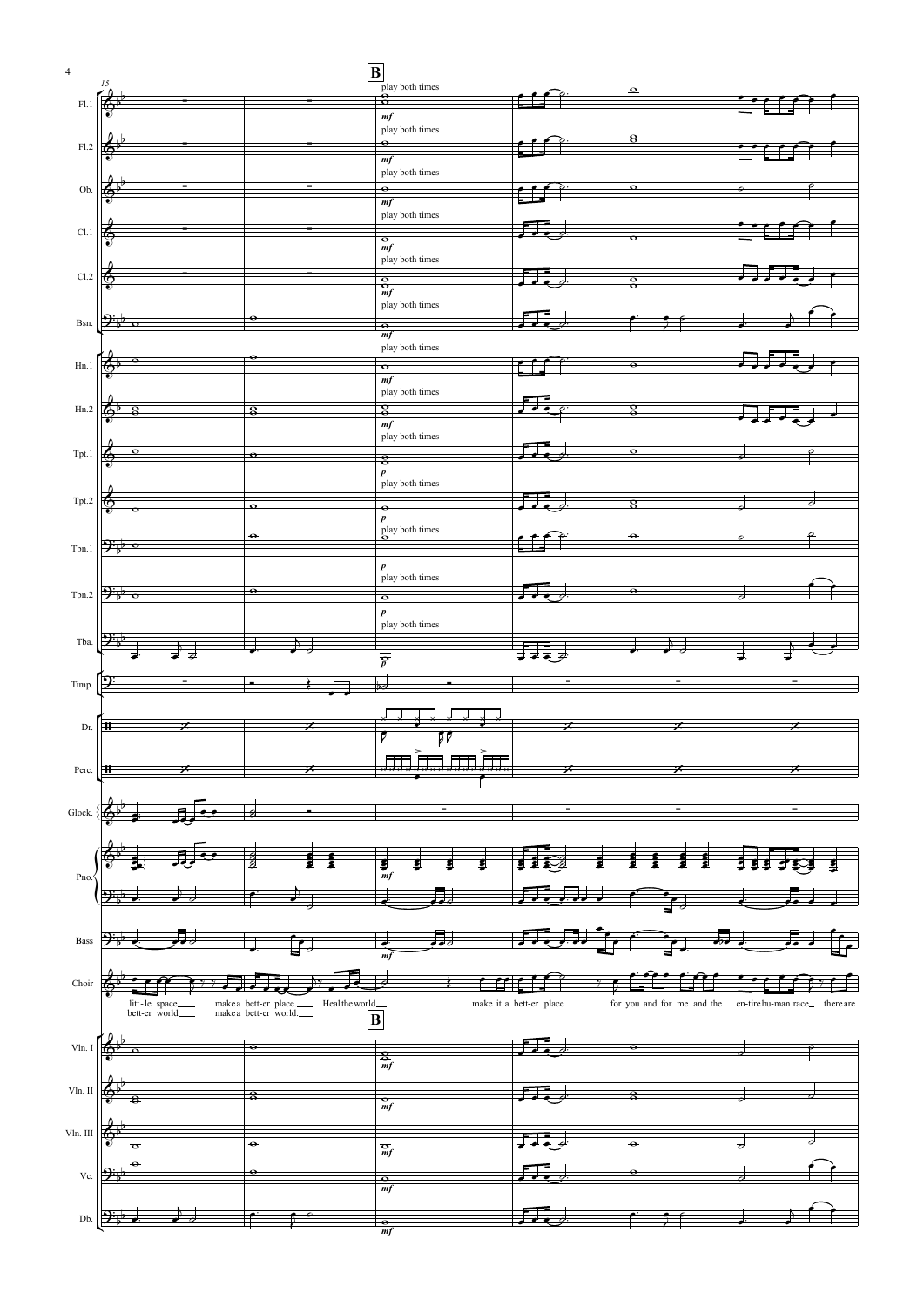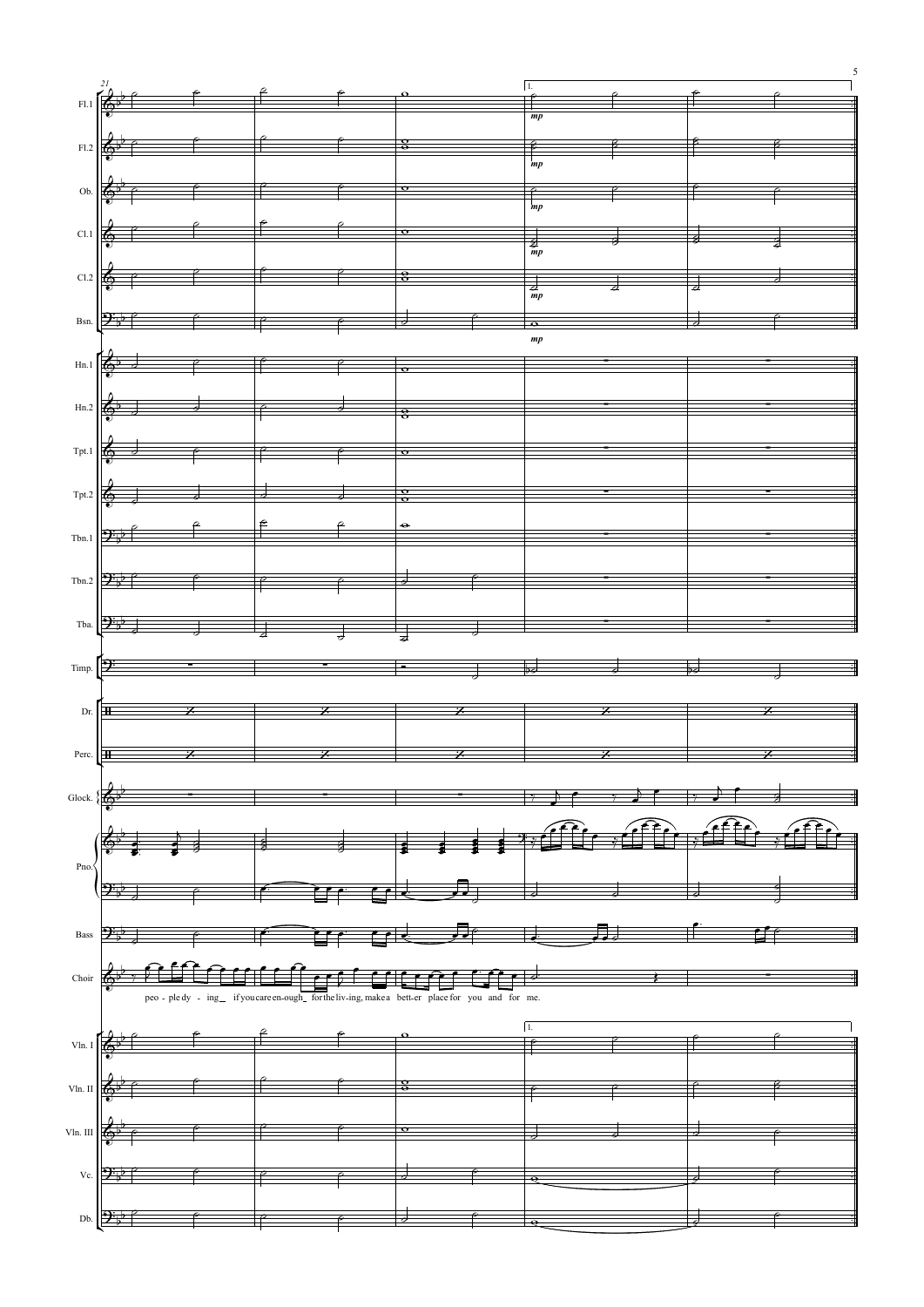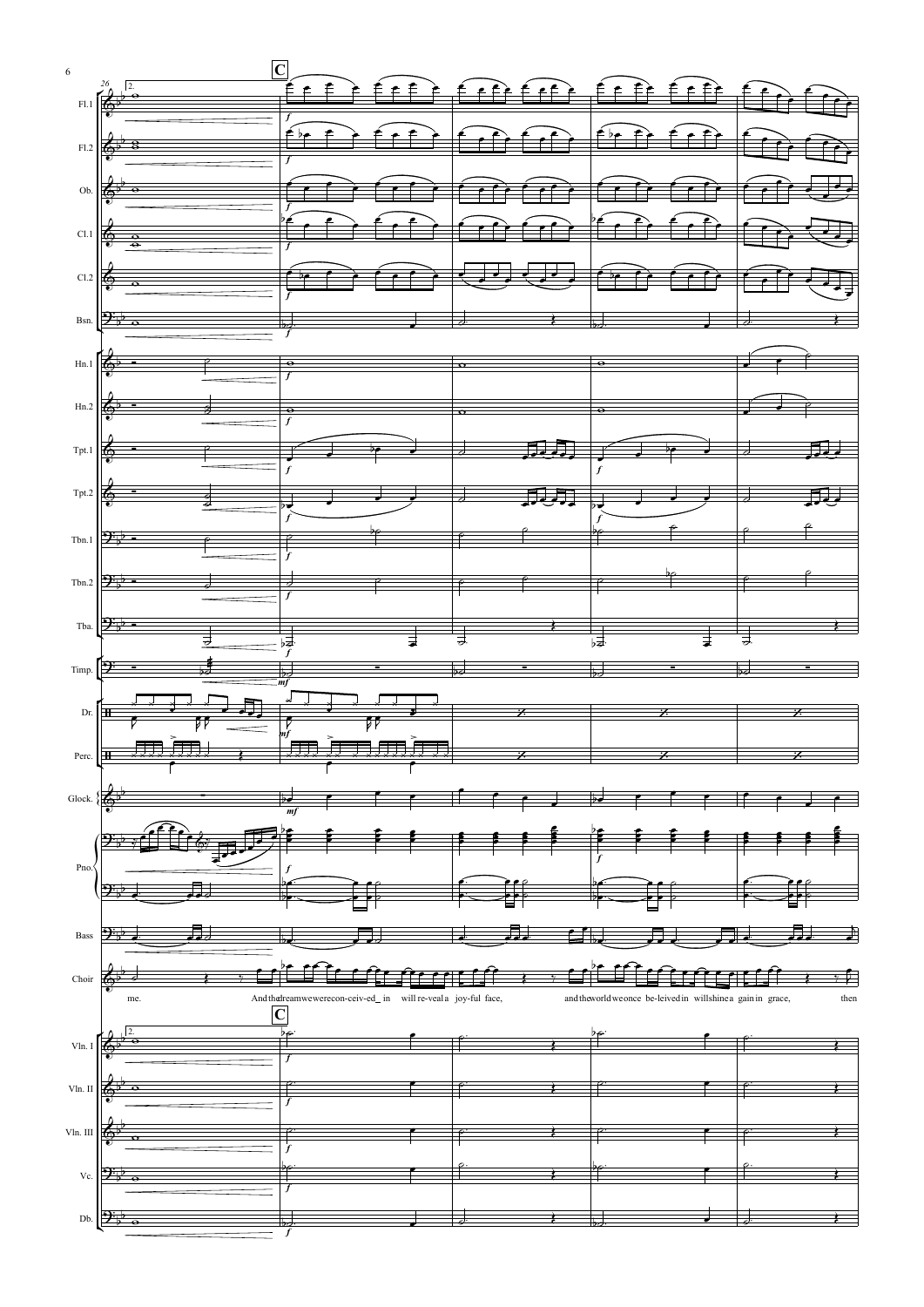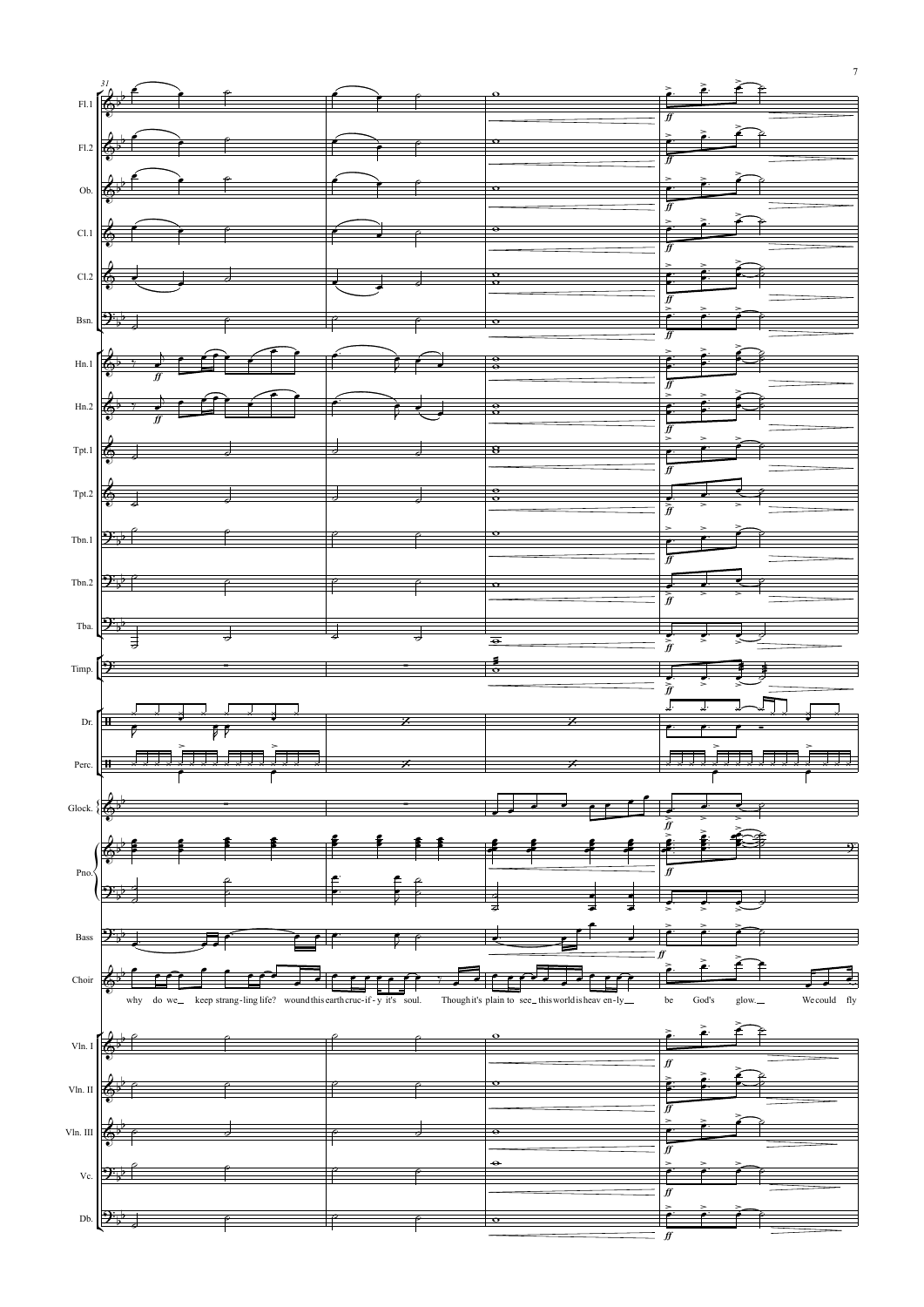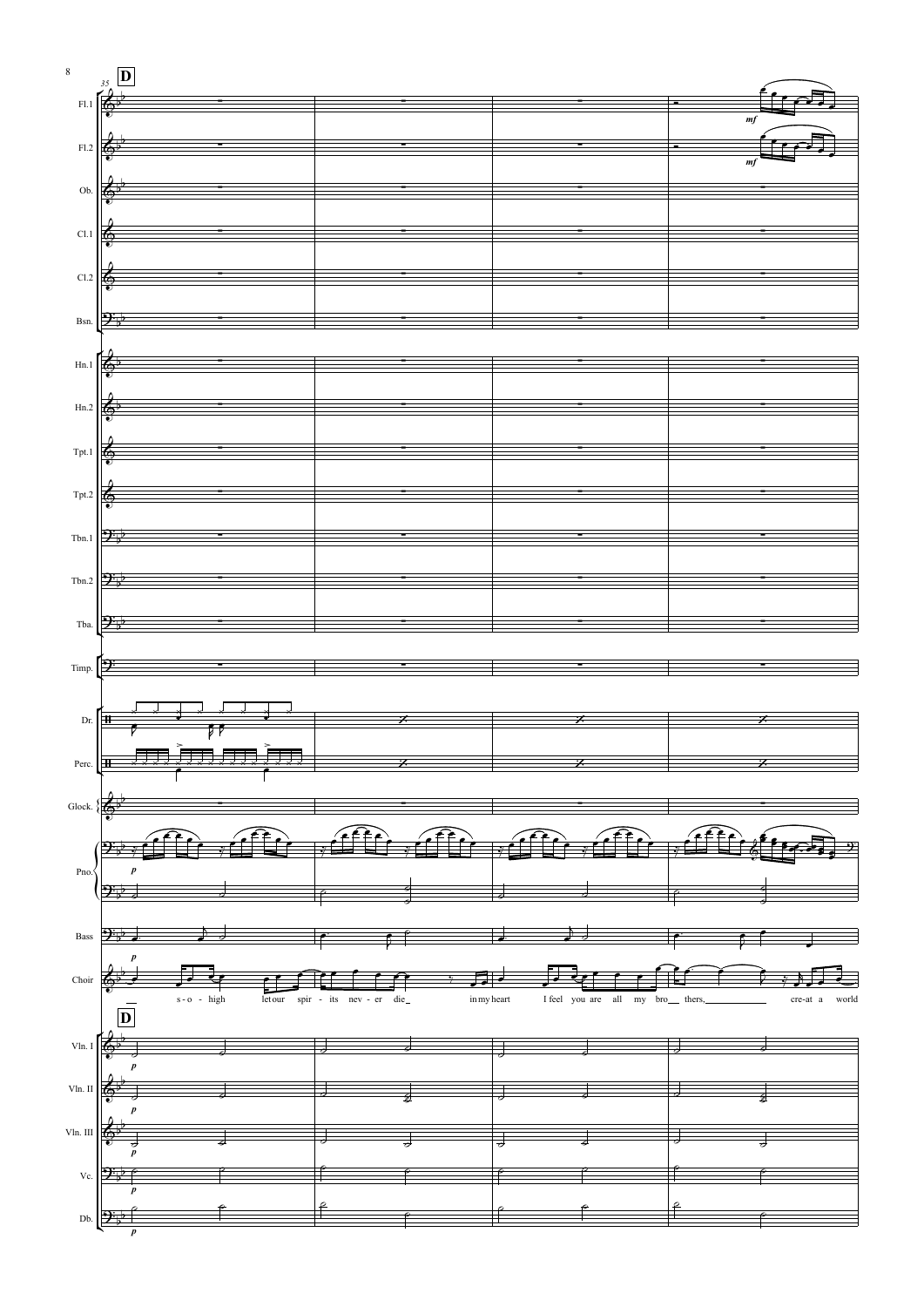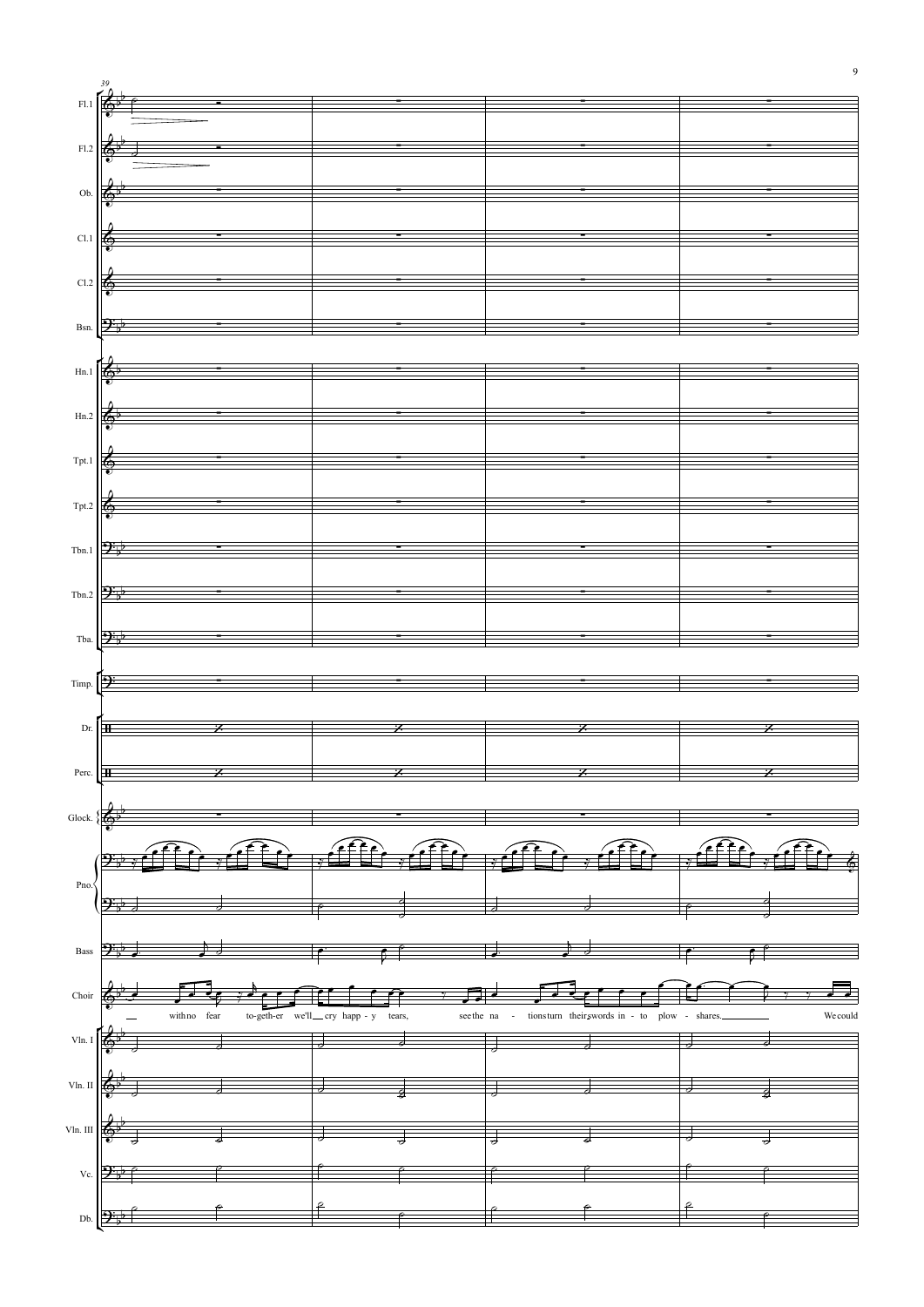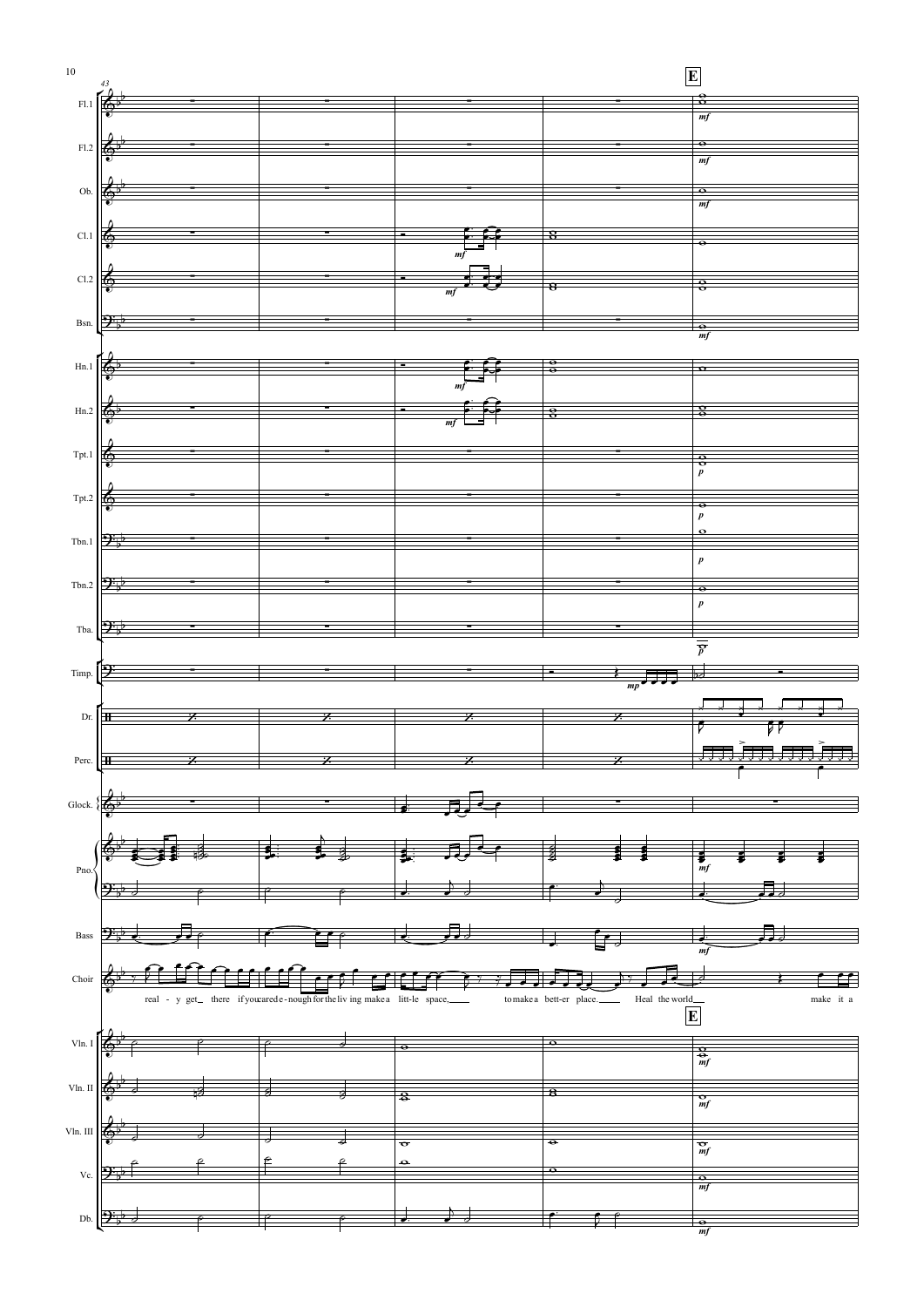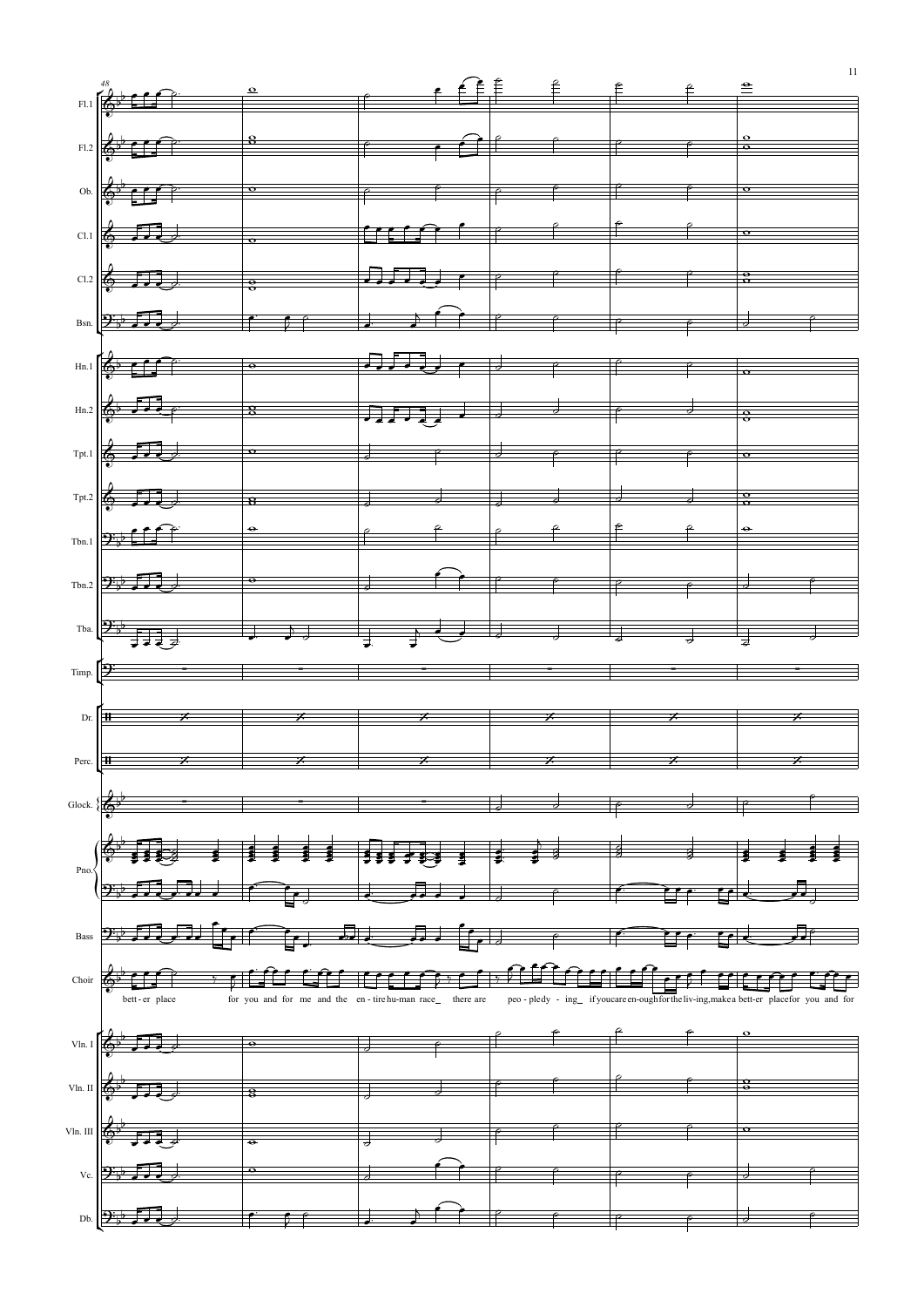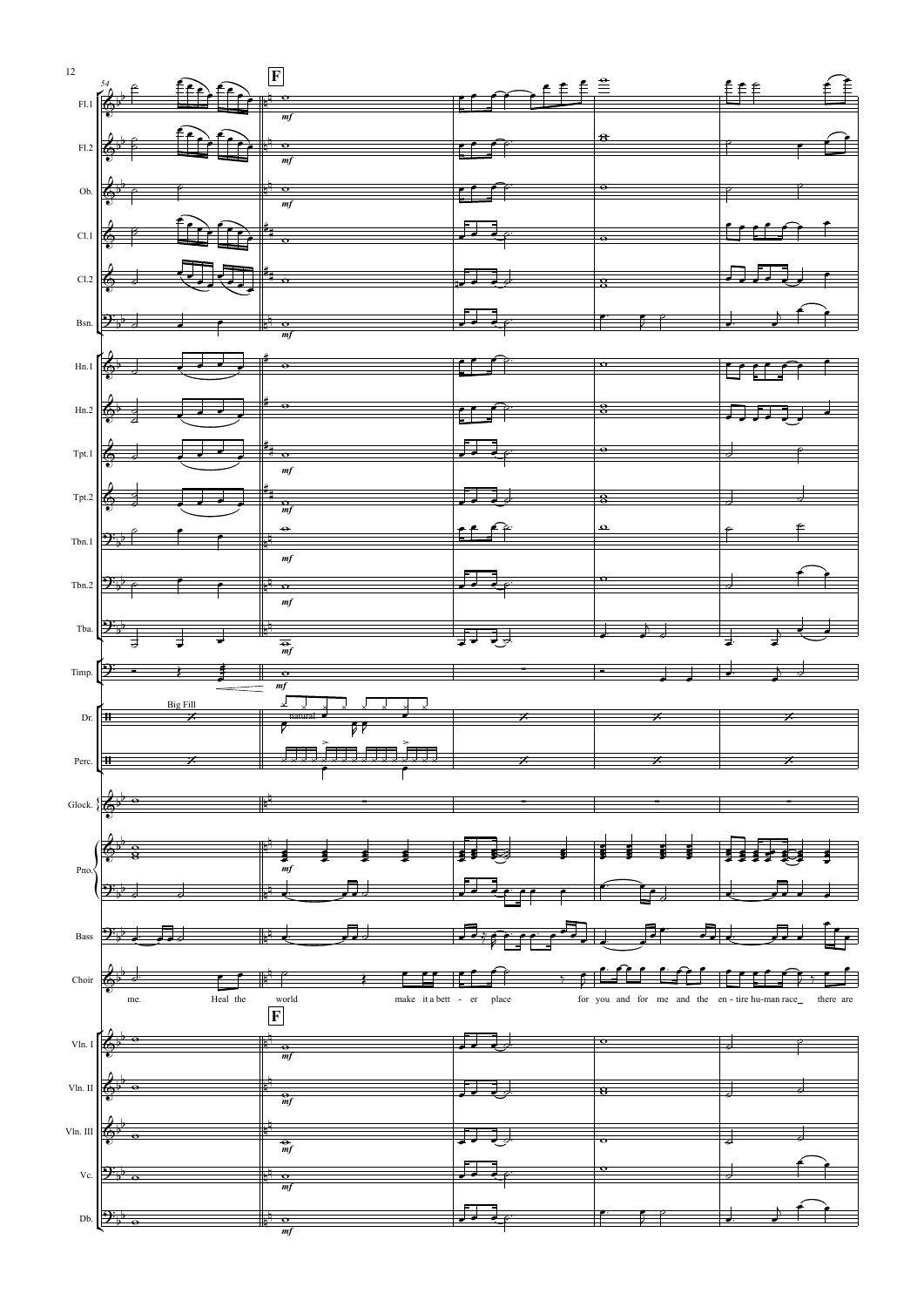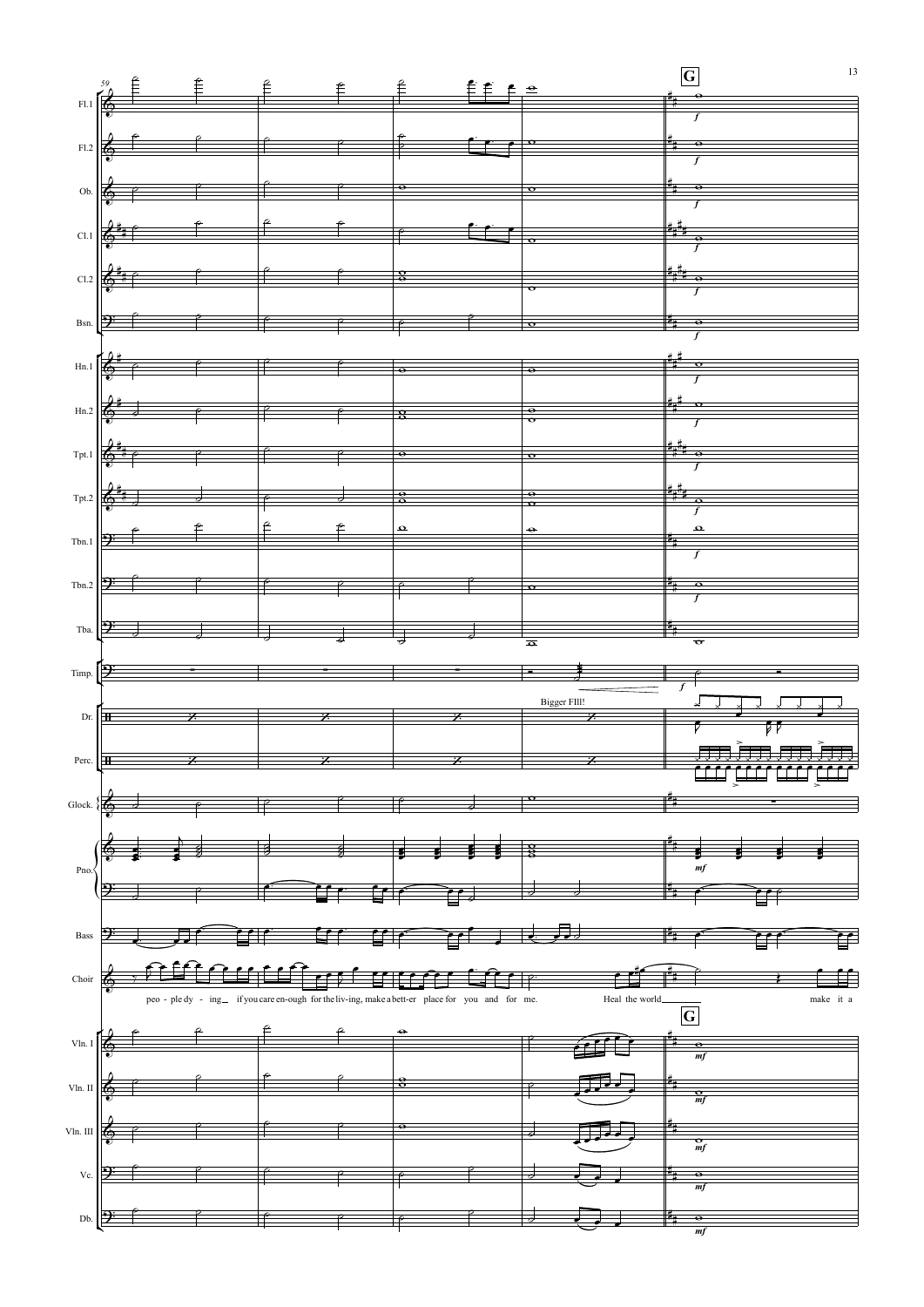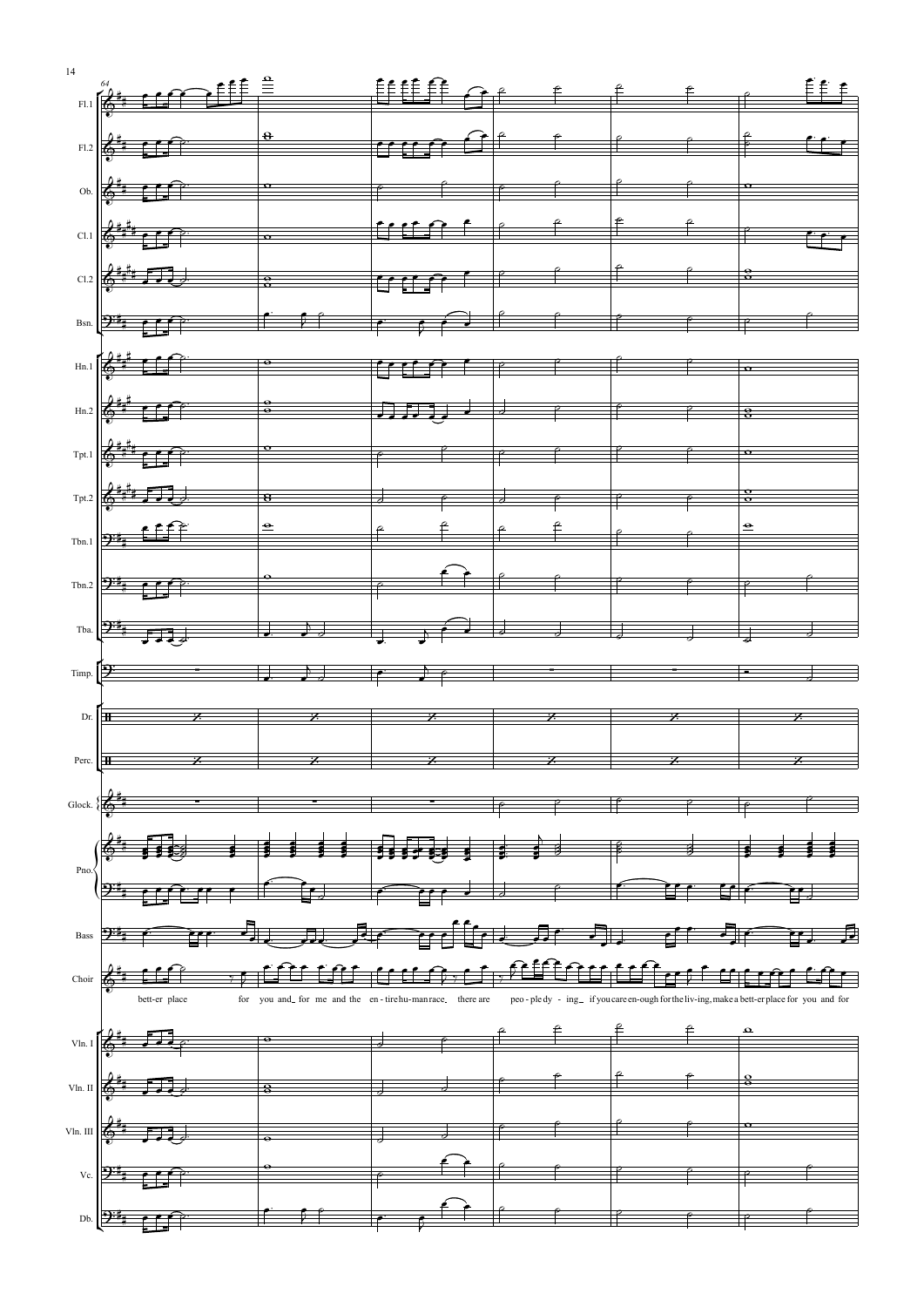

15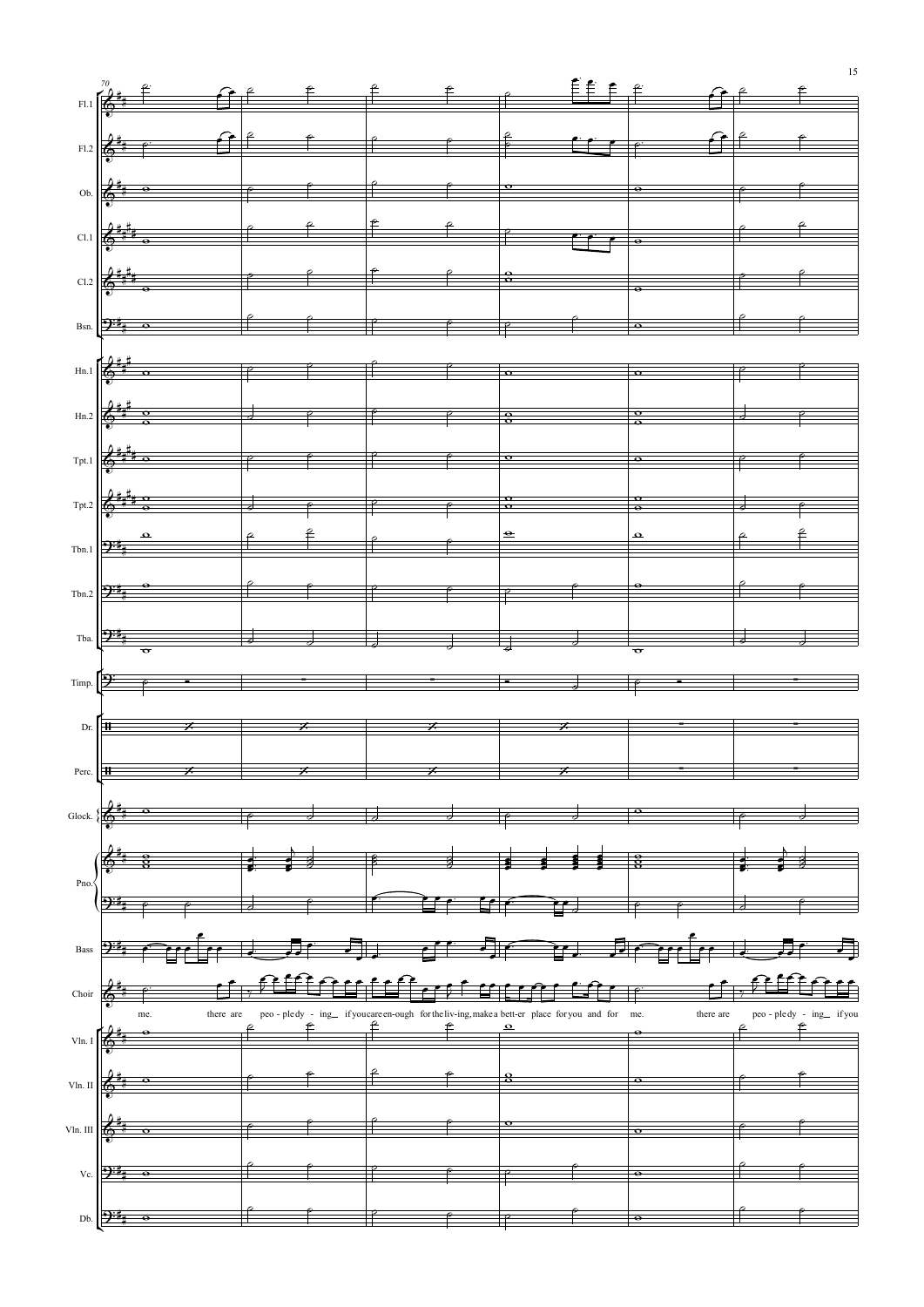